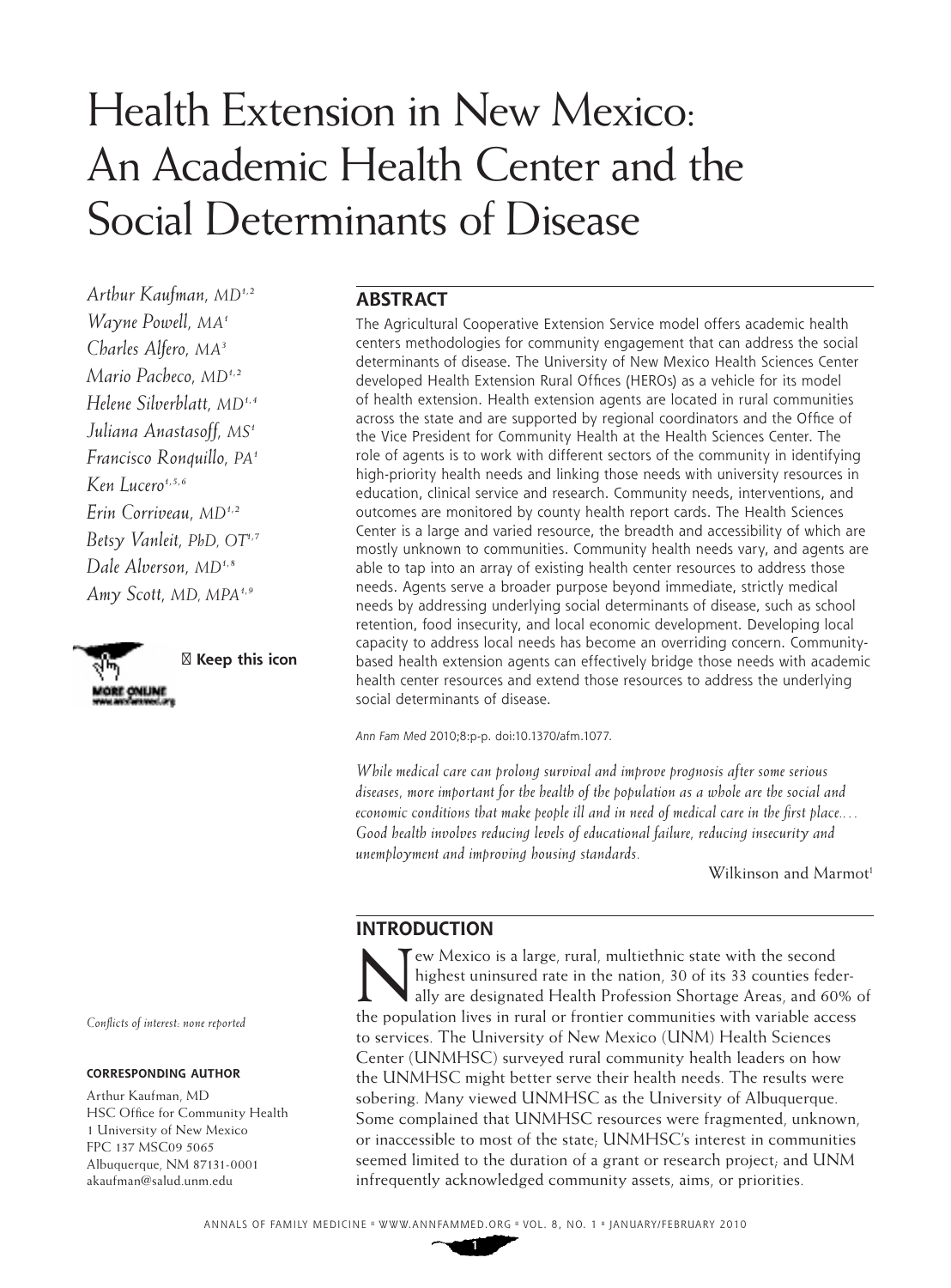Leaders commented that UNMHSC's level of community engagement compared poorly with that of the state's land grant university—New Mexico State University (NMSU). NMSU, through its statewide Cooperative Extension Service, places extension agents in every county and in 5 tribal communities. Agents participate in local fairs and rodeos, sponsor the local 4-H clubs, and assist farmers, ranchers, and families in addressing daily work and home-life challenges. Educational programs that agents undertake usually arise in response to needs identified at the local level.<sup>2</sup> In addition, agents are a direct link for the community to NMSU's specialty resources.

Social determinants of health and disease "are the conditions in which people live and work, and that affect their opportunities to lead healthy lives."3 The Cooperative Extension Service works closely with the day-to-day, economic, nutritional, and agricultural infrastructure challenges to community well-being, whereas academic health centers focus on the more costly medical consequences of adverse social conditions. How could the Cooperative Extension Service model be adapted to academic health centers? Since its inception in 1914, the Cooperative Extension Service has disseminated knowledge from the land-grant universities to all communities<sup>4,5</sup> and seemed to be a model of engagement that is transferable from the agricultural to the health sector.

# **HEALTH EXTENSION PROGRAM**

The outcome of meetings with community leaders and NMSU's Cooperative Extension Service was the development of a statewide Health Extension Rural Office (HERO) program. Its mission is to improve community health and local capacity by linking community health priorities with UNMHSC resources. The HERO program is coordinated by the UNMHSC Office of the Vice President for Community Health (OVPCH) and works through local HERO agents who live and work at the community level, as well as through HERO regional and tribal coordinators who provide regional linkage between the OVPCH and HERO agents.

The OVPCH was established to link UNMHSC resources with state health needs. It coordinates community health activities with the School of Medicine, Colleges of Nursing and Pharmacy, and UNMHSC hospitals. It is headed by a newly created position of Vice President for Community Health, which, along with vice presidents of clinical affairs, hospital operations, translational research, interdisciplinary research, and diversity, reports to the executive vice president for health sciences. Programs run by the OVPCH reflect state, county, and tribal priorities and support

HERO activities, such as telemedicine, behavioral health, oral health, statewide immunization, and communications. Associate vice presidents and their centers for Hispanic health, Native American health, and African-American health are charged with reducing health disparities, increasing educational attainment, improving access to care, and developing communityderived research and translational research linkages with their respective center's communities of interest.

## **HERO Agents**

The HERO agents' primary role is defined in Table 1: they act as local resources for their communities while accessing resources of UNMHSC in all mission areas (education, service, research). They facilitate collaboration and capacity building among many community-based and community-serving organizations and agencies. Such facilitation involves different sectors of the community, including local health and educational systems, behavioral health collaboratives, county public health offices, Community Extension Service agents, community colleges, and school-based clinics. Agents invariably work with 5 important, community-based collaborators in each region: the county health planning councils, the area health education centers, the county cooperative extension agents, the public health clinics, and the local health clinicians and hospitals that have entered affiliation agreements with UNMHSC. Each group has intimate knowledge of different aspects of the community, and the HERO agent learns from, partners with, and fosters links between them.

## **HERO Regional Coordinators**

Because of New Mexico's size, it was necessary to provide regional support to HERO agents through 3 regional coordinators: 1 based in Las Cruces near the US/Mexican border, housed with an Area Health Education Center (AHEC), and focused on southern New Mexico communities; 1 based at the UNM-Taos

| Table 1. HERO Agent's Role Within the Community                                                 |
|-------------------------------------------------------------------------------------------------|
| Live in community                                                                               |
| <b>Link</b> local community health needs with UNMHSC resources                                  |
| <b>Mobilize</b> participation of different sectors of the community                             |
| <b>Improve</b> local health services and systems                                                |
| <b>Encourage</b> youth to finish school, enter health careers                                   |
| <b>Recruit</b> and retain local health workforce                                                |
| <b>Bring</b> latest research, evidence-based health care practices to<br>community              |
| <b>Strengthen</b> community capacity to address local health problems                           |
| HERO = Health Extension Rural Office of the University of New Mexico Health<br>Sciences Center. |

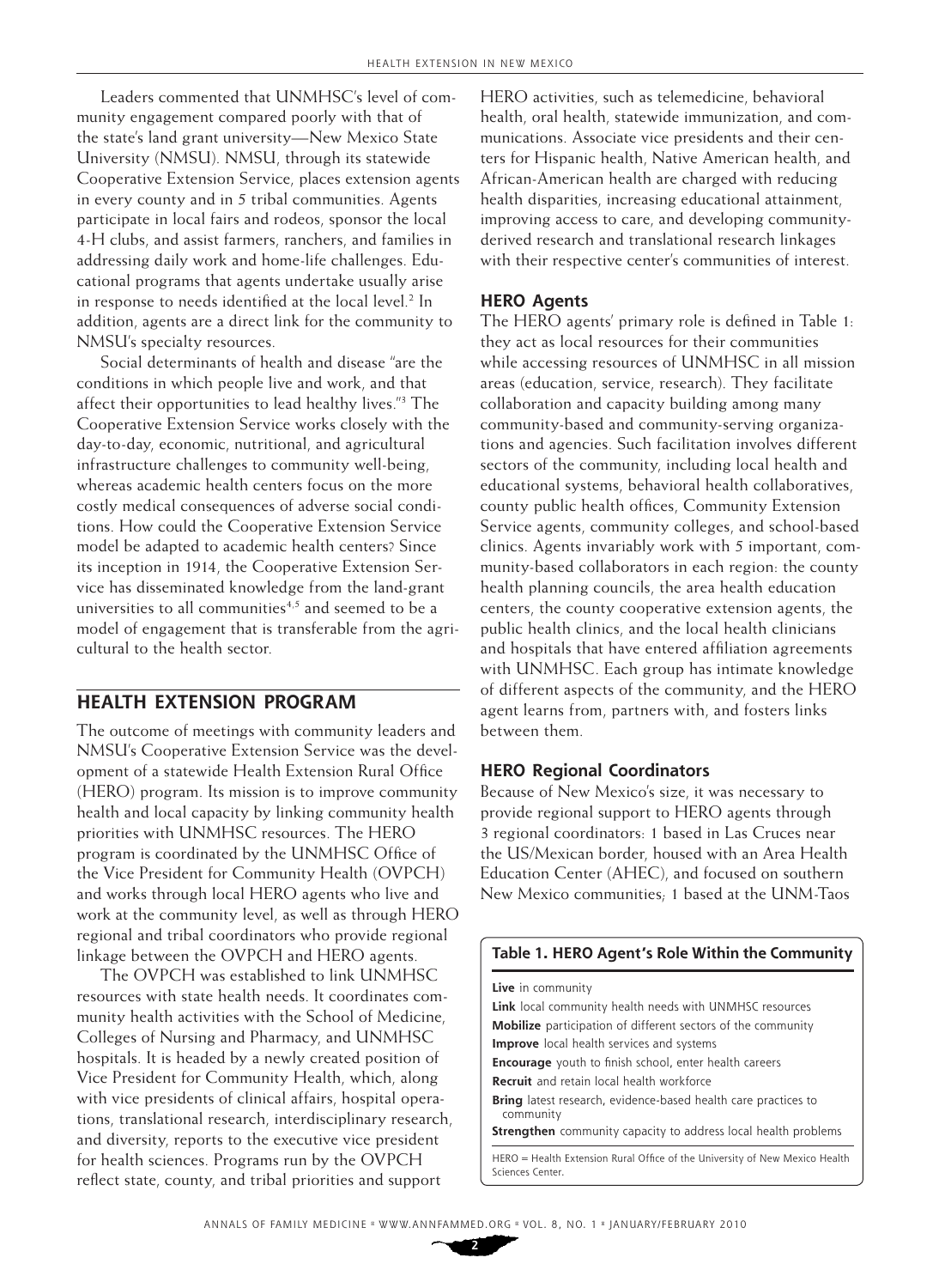### **Table 2. HERO Regional Coordinator Strategies**

**Develop** relationships between HERO agents and UNMHSC Programs

**Listen** for needs and opportunities

**Know** a range of UNMHSC resources that are available

**Develop** a HERO "tool box," which includes training, technical assistance, community organizing, resource development, health content area expertise, meeting facilitation, network and collaboration development.

HERO = Health Extension Rural Office; UNMHSC = University of New Mexico Health Sciences Center.

branch campus and focused on northern New Mexico communities; and 1 based at the Indian Pueblo Cultural Center in Albuquerque and focused on tribal communities throughout the state.

Because community health priorities differ by county and ethnic group, HERO regional coordinators have devised an array of strategies to link communities and HERO agents with the OVPCH (Table 2). In addition, they help build local infrastructure and provide technical assistance in the field.

#### **UNMHSC Office for Community Health**

The OVPCH is in constant communication with HERO regional coordinators and local HERO agents around the state. Each time coordinators visit a community, they complete a short, electronic community SOAP (subjective, objective, assessment, and plan) note describing problem priorities, interventions, progress made, and plan for follow-up. Every 2 weeks, there is a HERO organizational team meeting, attended by the vice president, associate director, staff, and regional coordinators of the OVPCH. Community "rounds" are conducted at each meeting.

Monthly, there is a UNMHSC-wide community health meeting, where internal partners from all branches of the Health Sciences Center (eg, Information Technology, Mental Health, Public Health, Area Health Education Center, School of Medicine, College of Nursing, College of Pharmacy, Medical Library, Allied Health programs, Oral Health, Office of Diversity, Centers for Native American Health, Hispanic Health, and African-American Health) hear updates from HERO coordinators and share other resources that agents and coordinators take back to the community.

#### **Funding for HEROs Program**

Sustainability of the HEROs program has been a concern since its inception In light of community calls for long-term commitment to them by UNMHSC, the OVPCH has sought a stable funding stream emphasizing hard, state dollars and reallocation of existing

resources and positions toward the effort. The Office of the Executive Vice President has allocated to the OVPCH state dollars for partial support of staff and regional HERO coordinators. The 5 community hospitals affiliated with UNMHSC are either funding new agents or allocating HERO agent tasks to existing staff to serve their catchment area. Portions of grants from the J. F. Maddox Foundation, the Regional McCune Foundation, and a Health Resources and Services Administration-funded UNMHSC practice-based research network partially support the salaries of the HERO agents and regional coordinators.

Much of local the HERO agents' efforts are not funded externally, however, but require a reallocation of time within existing, full-time jobs that range from a chief executive officer of a community health center, to a director of a social service department at an Indian Health Service Hospital, a director of a regional Area Health Education Center, a director of a health professions school on a rural branch campus, and a chief executive officer of a community hospital. Local communities provide office space and telephone service. The HERO agents' role is sustained because of the technical assistance they provide and valuable resources they can bring from UNMHSC to improve their community's health and local capacity development.

Despite resource constraints, the HERO program continues to grow. Although increased funding would foster greater program stability, more rapid expansion, and greater health impact, the lack of substantial extramural funding has generated creative approaches to funding at the local level, and such local investment of time and resources is an important element in sustainability.

# **HERO ACTIVITIES: BUILDING TRUST, BUILDING LOCAL CAPACITY**

Academic health centers build trust with communities by addressing their urgent health concerns, such as finding a clinician or assuring access to emergency care after hours. If these needs are attended to, trust is increased and the underlying social determinants of health and chronic disease can be addressed, such as educational attainment, food security, or economic development.<sup>5-8</sup> Communities are cognizant of these determinants but are not aware that academic health centers can play a role in addressing them. The HERO agent raises community awareness of this academic role. Communities have their own personalities, interests and needs to which HERO agents must adapt. Two communities from different parts of the state exemplify the similarities and difference in an initial

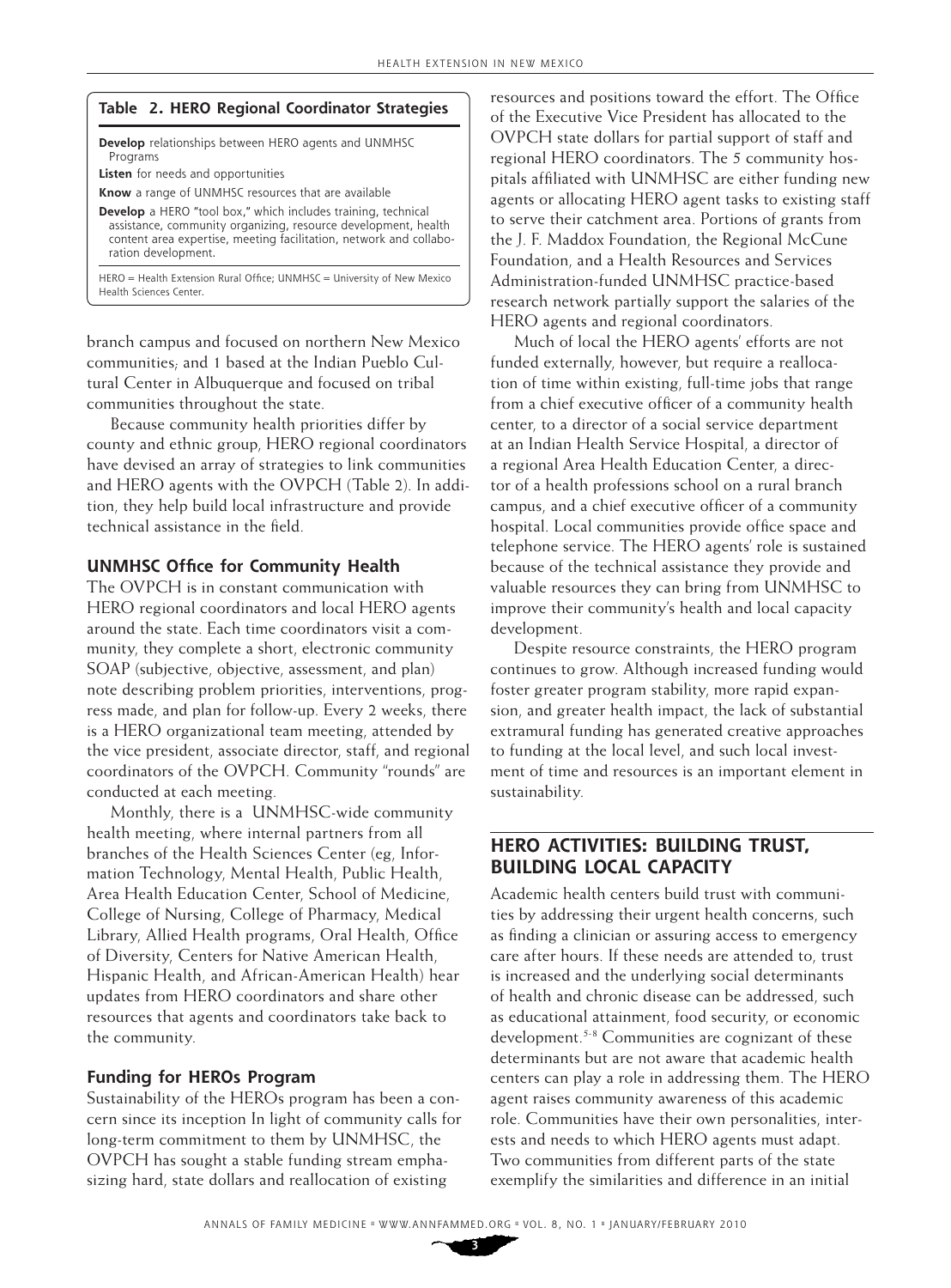HERO agent's activities.

# **Silver City, New Mexico**

The local volunteer HERO agent is also the head of Hidalgo Medical Services, a community health center serving several frontier counties in the southwest corner of the state. The community's health alliance identified high-priority health needs, developed interventions, and sought resources to address those needs. Health discussions were intermingled with concerns about social stressors of job insecurity and a weakened economy after the local copper mines closed.

The Silver City community had a list of requests:

1. Help recruit and train local health professionals—an economic development effort.

2. Create a care model featuring one-stop shopping for medical, dental, behavioral, and social services —keeping health care dollars local, reducing cost of travel, lost work.

3. Address high rates of diabetes in Hispanic population—improving nutrition, decreasing obesity, controlling diabetes.

4. Retain pharmacy services since the community lost its only pharmacist—keeping open a vital business.

HERO responded in the following manner:

1. Hidalgo Medical Services and UNMHSC partnered in attracting health professionals to the area by offering free housing in Silver City to UNMHSC residents in family medicine, pediatrics, psychiatry, and dentistry and to physician assistants and medical students during their rural rotation. As a result, health professionals from each of those fields now have been recruited to Hidalgo Medical Services.

2. The OVPCH worked with Hidalgo Medical Services to develop the health commons, a concept that expands the patient-centered medical home by integrating in a single clinical center medical, behavioral, dental, and social services with community health worker outreach and local economic development.<sup>9</sup> More community members now receive services locally, and the commons model is being adopted in 5 other communities in the state.

3. UNMHSC researchers helped Hidalgo Medical Services with a Center for Disease Control Reach 2010 grant to create La Vida, a program in which community health workers offer culturally appropriate assistance to Hispanic patients with diabetes to learn how to shop at local groceries and manage their disease at home. The outcome was a significant drop in participants'  $HbA_{1C}$  levels.

4. UNMHSC College of Pharmacy helped revise New Mexico State Board of Pharmacy regulations to permit pharmacists in larger towns to use a telepharmacy serivce to supervise local pharmacy technicians

in rural and frontier counties. Initiated by the local HERO agent, telepharmacy will permit the local pharmacy to remain open, which is a health and economic benefit to the community.

## **Crownpoint, New Mexico**

The Crownpoint Indian Health Service (IHS) Hospital serves the Eastern Navajo Reservation inhabited by 27,000 individuals. The hospital administrator is the HERO agent working to integrate resources of the local Indian hospital, Community Extension Service office, and local Navajo Technical College. The Crownpoint community faced a variety of challenges. Turnover of their hospital staff was high, recruiting health care professionals was increasingly difficult, lack of cultural awareness by non-Native health care professionals reduced care quality, and the hospital had closed temporarily because its laboratory failed inspection. Addressing these problems would also address 2 underlying social determinants of Native Americans on reservations—low graduation rates from school and low employment. With the IHS health care system being one of the reservation's largest employers, the community and the service unit wanted to focus on attracting local youth to health careers and retaining them in their home communities.

The Crownpoint community had the following requests:

1. Improve the quality of the Indian hospital laboratory—keep the hospital open.

2. "Grow our own" health professionals program increase school retention.

HERO responded in the following manner:

1. The UNM Department of Pathology sent laboratory science specialists to consult with the Crownpoint Indian Hospital. In addition, they offered to train local students to become licensed laboratory technicians via distance learning to the local tribal college

2. UNMHSC and NMSU Community Extension Service held an all-day health careers summit for Eastern Navajo middle school students. The intent was to expose local youth to opportunities beyond the boundaries of the reservation. Interested students were assigned mentors to support their interests, provide guidance, and encourage school completion.

# **HERO THEMES: SOCIAL DETERMINANTS THAT EMERGE ACROSS COMMUNITIES Economic Development and the Rural Health Workforce**

A rural health workforce is needed not only to address health<sup>10</sup> but to grow the local economy. Each physician

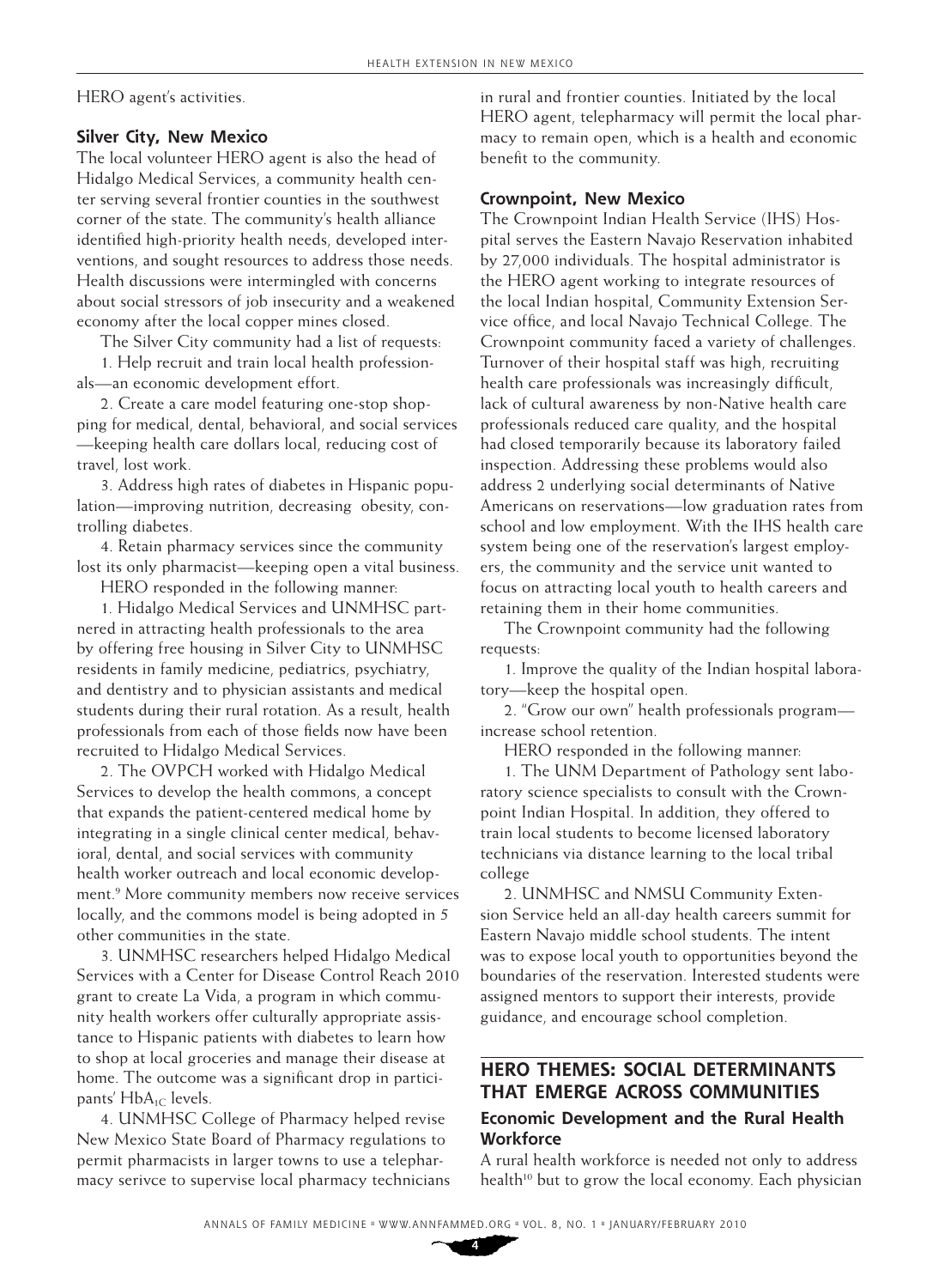practicing in a rural community generates approximately \$1 million a year for the community, hires on the average of 18 people directly or indirectly, and helps the community attract businesses and retirees.<sup>11</sup>

While community colleges and branch campuses have been working on pipeline programs at the certificate and associate degree level for some time, until HERO started up this year, the pipeline inlet for rural communities to more advanced health sciences education was basically limited to recruitment efforts, because it is impossible to hear and address rural community needs from Albuquerque (HERO coordinator).

Academic health centers have failed to produce the workforce needed for rural communities, both by specialty and geography. They draw learners from rural communities and usually train them on an urban campus. This system is problematic because once local youth leave home to attain their health career goals, they rarely return. Others in rural communities, interested in furthering their health careers, never get a chance because they cannot travel to urban colleges and abandon their family obligations.

One solution promoted by the HERO program involves better use of distance learning and health information technology available through the UMNHSC library's distance services and evidencebased, online resources. Distance education that uses videoconferencing and online courses affords rural students an education in their home community. The Crownpoint plan to use distance learning to train laboratory technicians at the local tribal college is a case in point.

#### **Educational Attainment and Community Health**

New Mexico has a high secondary school dropout rate, and the problem is especially acute for Native American and Hispanic students.<sup>12</sup> Investment in increasing school achievement has major health benefits for students, their families, and communities. Educational attainment is correlated with higher earning power, greater choices in life, and lower health risk behaviors and chronic disease rates.1 With the health sector of the economy continuing to grow, accelerated by an aging population, encouraging youth's interest in health careers increases their likelihood of job security in the future.

In response, HERO agents have worked with communities to expand health career pathways for youth. In both the Silver City and Crownpoint examples, emphasis has been placed on exposing youth to health careers, and providing opportunities for health professional students to gain experience working in rural hospitals and clinics. The HERO agent in Las Vegas, New Mexico, is an Area Health Education Center

director who also sits on the local school board. The community, in collaboration with the HERO regional coordinator and agent, is mapping their existing health career pipeline activities and developing strategies to improve the strength and continuity of the pipeline for local youth, starting from early childhood and including such programs as Head Start and 4-H Clubs.

## **Access to Social Support: Community Health Workers and the Patient-Centered Medical Home**

The OVPCH and HERO agents have helped train and deploy community health workers as an important component and extension of case management services within primary care clinics and patient-centered medical homes. As community-based rather than clinicbased employees, community health workers have been far more successful than clinic-based case managers in maintaining sustained contact with patients with complex medical, social, and behavioral conditions who are high users of emergency departments and preventable hospitalizations. These workers link these patients with an array of social support services, including food banks, emergency utilities support, housing options, literacy classes, transportation, and support groups, thereby better coordinating care and sharply reducing the cost of these patients to the health care system. By using an already established web of local communication and services, community health workers help primary care clinicians access a broader set of services for patients and their families beyond what is available within the patient-centered medical home.

There is deserved enthusiasm about the collaboration between the 3 primary care specialties in conceptualizing and jointly promoting the expanded quality, efficiency, and impact on health of primary care services through the patient-centered medical home.13 Yet, while the Institute of Medicine's definition of primary care includes "practicing in the context of family and community,<sup>16</sup> community remains the most neglected component of primary care. The HERO agents and regional coordinators address this component by addressing the social determinants of disease.

Finally, informing public policy and developing a sustainable resource to support the community health workers employed within various systems have been priorities of the OVPCH. Developing, implementing, and testing models of field case management by community health workers have become vital components of a financing strategy for support of the community health workers in the future. Assessing employer requirements, developing training curricula, and in some areas of service, determining the credential or certification requirements for community health workers grow from the

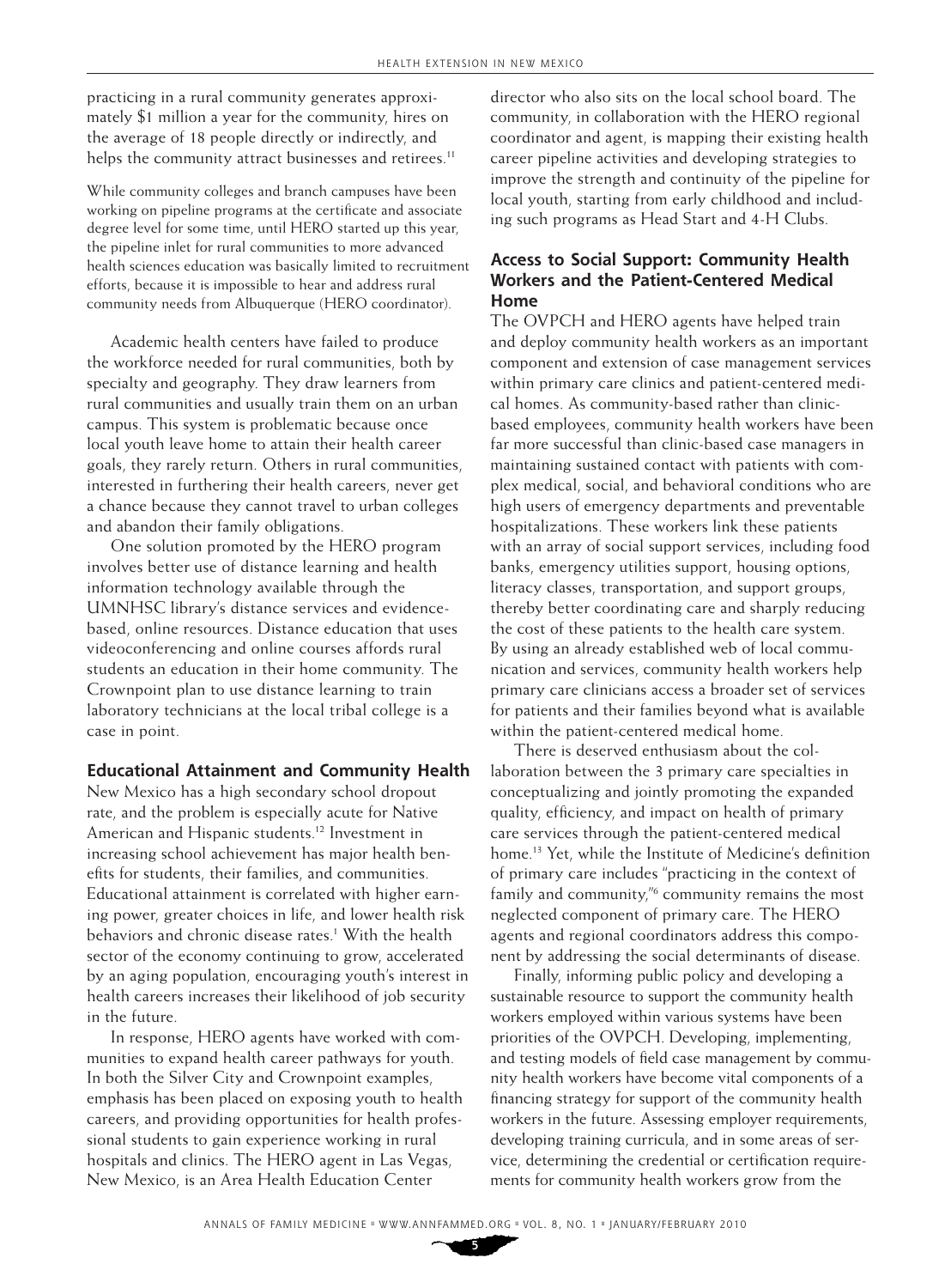field experiences of the HERO agents and the various partners using the community health workers' expertise to reduce health disparities and improve efficiency and effectiveness of health care programs.

# **Health and Food Security**

Community health priorities include access to highquality food. The state's Roadrunner Food Bank approached the HERO program to create food pantries (distribution sites) in areas of food insecurity where Roadrunner wanted to deliver food, but where no local church, school, or civic organization had volunteered to set up a pantry for its distribution. To increase the appeal to local communities of sponsoring a pantry, a local HERO agent in the southeastern town of Roswell supported local frontier community efforts in establishing pantries. She did this by adding other components to food distribution—health services and health screening (eg, blood pressure checks, blood glucose measures, dental screening) provided by interdisciplinary health professions students. Her efforts led to the establishment of 5 new pantries. Future project aims address the social determinants of poor nutrition and obesity by integrating social services at the sites, expanding service-learning opportunities for health science students studying at the local community college, creating mentoring experiences for rural youth, increasing local capacity to sustain programs that increase access to and production of health-promoting diets, and increasing nutritional literacy for community members to combat obesity and other chronic conditions.

# **HEROS AND COMMUNITY-BASED RESEARCH**

UNMHSC research priorities do not always match community health priorities (Table 3). The HERO program helps bridge this divide. HERO agents are working to strengthen UNMHSC research endeavors' response to community-directed targets through its practice-based research network.<sup>14</sup> The HERO model not only offers a channel for rapid dissemination of discoveries and best practices from universities to communities, but offers a bidirectional benefit by feeding high-priority community questions and needs back to researchers at the university. These community priorities (eg, substance abuse, violence) invariably call on the investigator to address the social determinants of disease.

# **MONITORING COMMUNITY HEALTH AND OUTCOMES TO DATE**

To strengthen awareness of community strengths and needs, the OVPCH has collaborated with the New

#### **Table 3. 2007 Top Health Priorities From 31 County and 6 Tribal Health Councils Compared With UNMHSC Research Priorities**

| <b>County Health</b><br><b>Councils' Priorities</b>      | <b>UNMHSC Research Priorities</b><br>(Signature Programs) |
|----------------------------------------------------------|-----------------------------------------------------------|
| Substance abuse                                          | Cancer                                                    |
| Teen pregnancy                                           | Cardiovascular and metabolic diseases                     |
| Obesity                                                  | Brain and behavior                                        |
| Access to care                                           | Child health                                              |
| Violence                                                 | Infectious disease and immunity                           |
| <b>Diabetes</b>                                          | Environmental health                                      |
| UNMHSC = University of New Mexico Health Science Center. |                                                           |

Mexico Department of Health in developing county health report cards (Supplemental Figure 1, available at available at: http://www.annfammed.org/cgi/content/ full/8/1/<p>/DC1), which allow input and tracking by agents, communities, agencies, and the UNMHSC. The report cards provide data on a range of important measures, including leading causes of morbidity and mortality, health workforce status, community planning priorities, and existing UNMHSC education, service, and research programs. HERO agents can use the report cards to track the responsiveness and effectiveness of UNMHSC programs in addressing community health needs. The report cards also help bridge community services, which tend to exist in medicine and public health silos, fostering needed complementary resource allocation to high-priority community needs.15

Two years have elapsed since the inception of the HERO program. Although it is premature for HERO interventions to greatly affect community health outcomes, there has been a notable attitudinal shift at UNMHSC regarding forming alliances with community partners, sustaining presence in and relationships with communities, and incorporating social determinants as legitimate areas for investigation, education, and clinical service. This year, the leadership—vice presidents and deans of UNMHSC—agreed to a new, comprehensive strategic goal for all components of the Health Science Center: "Working with community partners, UNMHSC will help New Mexico make more progress in health than any other state by 2020." This strategic goal is to be incorporated into the performance plan of each college, each department, each division, and each faculty member.

To support the new strategic goal in 2009, UNMHSC formed the New Mexico Partnership for the Reduction of Health Disparities, comanaged by UNMHSC and the New Mexico Department of Health. Personnel and offices will be shared between the 2 entities, with the partnership focusing on iden-

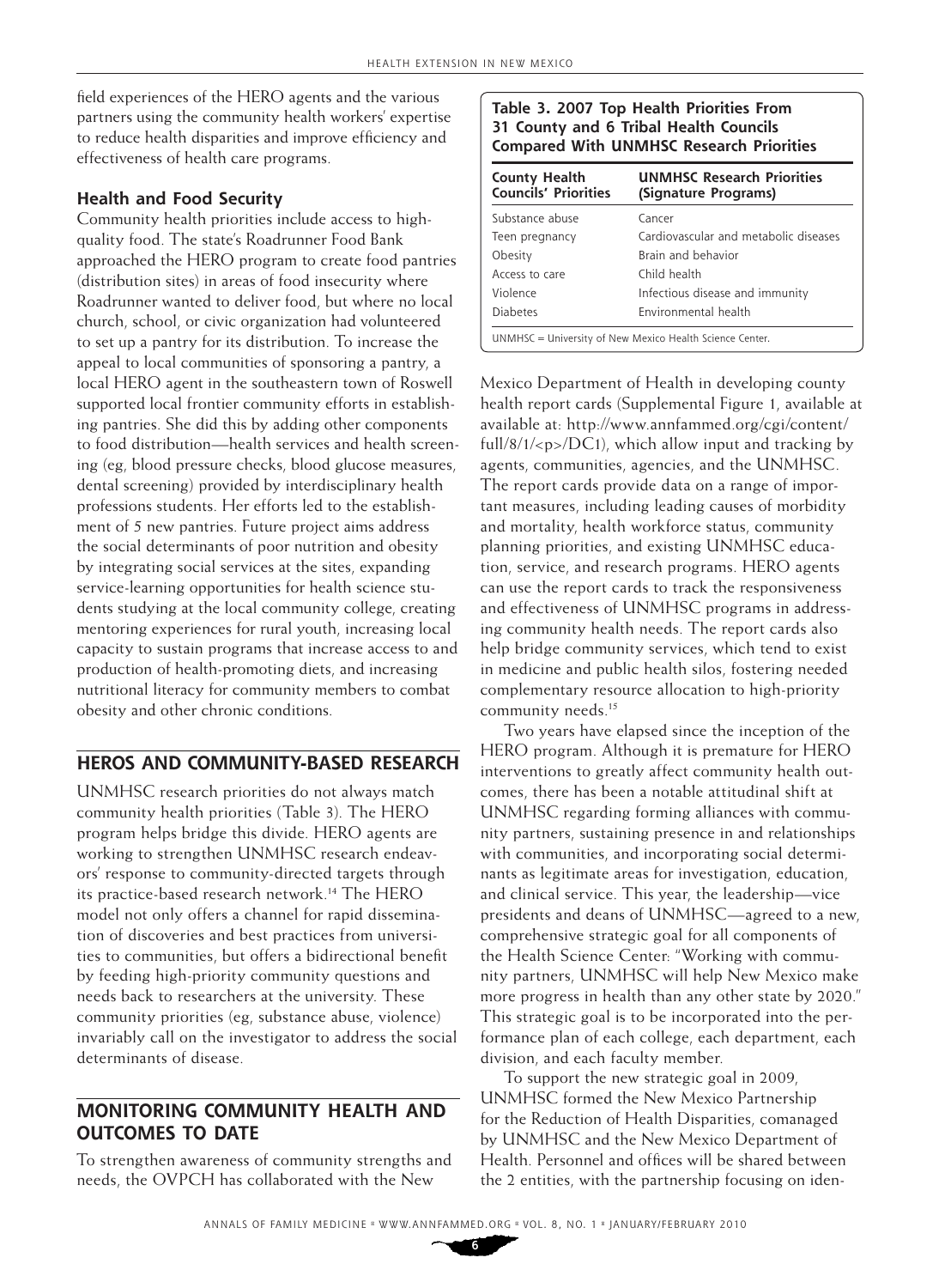tifying counties and communities with major health disparities and forming with those communities an intervention plan whose outcomes will be monitored. As a component of the partnership, UNMHSC's HERO agents are now collaborating with the Department of Health's county health councils at the local level in tracking health disparities and initiating new interventions.

The benefits emerging from this type of collaboration are illustrated by data from the Department of Health showing that these same counties have the highest rates of childhood asthma and hospitalization for asthma in the state, as well as high rates of childhood obesity, second-hand smoke exposure, and environmental pollution from the local oil and gas industry.16 Of note, deteriorating housing was identified as a health priority by the Lea County Health Council in 1 of the 3 southeastern counties. Partnership members are now working with HERO agents and health council members in that county, mounting a community education campaign targeting asthma to reduce exposures and improve self-care and management by school nurses and health care clinicians.

# **MAJOR OBSTACLES, SOURCES OF RESISTANCE**

Even though the HEROs Program has received praise and institutional support, it faces 5 recurrent obstacles to broadening its appeal and diffusion of its approaches in the community and within UNMHSC.

1. Lack of sufficient resources. An underresourced but highly valued program in the eyes of a community can be sustained by extraordinary community effort, but the risk is that in the long run, the program can cannibalize an already-stretched health workforce and dollar resources.

2. Unfamiliarity of the institution with social determinants. Many faculty are uncomfortable intervening in areas in which they are neither leaders nor well prepared. Social determinants seem to them more appropriately addressed by other sectors of the community and other systems of care, such as public health, social services, the school system, or policy makers.

3. Discomfort with community anger. Students and faculty in the health professions are usually ill-prepared for the anger expressed by members of communities struggling with complex economic, social, and educational issues, some of which are aimed at past grievances against the institution the students and faculty represent.

4. Conflict between UNMHSC strengths and community needs. The academic health center tends to view community health needs through the prism of

the health center's existing interests and strengths in research, clinical specialty services, and educational focus. These areas, however, are often discordant with community needs and priorities.

5. Lack of campus awareness of critical community health problems. The academic health center community is made aware on a daily basis of crisis problems on campus—such as the hospital beds being filled, the emergency department backing up, and ambulances being diverted. The health center community is not equally cognizant of important health crises in the communities it serves—problems they could help address if links with the community were strengthened and internal communication about community needs was robust.

# **OTHER MODELS**

There is a precedent for collaboration between academic health centers and a community extension service. At the University of Kentucky, the Cooperative Extension Service of the College of Agriculture and the College of Public Health are located on the same campus. An example of collaboration is illustrated by the Southeast Center for Agricultural Health and Injury Prevention being housed in the College of Public Health. It addresses jointly such issues as farmer suicide prevention and tractor rollover protection. A collaborative relationship having been established, the College of Public Health and the College of Agriculture then partnered on the Health Education through Extension Leadership (HEEL) project. Unlike New Mexico's HERO program, which focuses on community-derived health priorities in all university mission areas (education, clinical service, and research), the HEEL project collaboration focuses on reducing Kentucky's chronic disease preventable risk factors. Further, the role of health extension in this model is built upon similarities between community health education goals from both colleges.17

In another example, the University of Wisconsin offers a model of health extension focused on scholarship.18 Its Health Extension Program grew as a component of its Institute for Clinical Translational Research. Like New Mexico's program, it has hired 3 regional, community-based health extension coordinators who have links with their area health education center system and are responding to priority setting by local, representative councils. Unlike New Mexico, however, Wisconsin's program focus and representative council advice are limited to research.

Grumbach and Mold in a recent commentary called for a broad application of the community extension service model to primary care through health extension.<sup>19</sup>

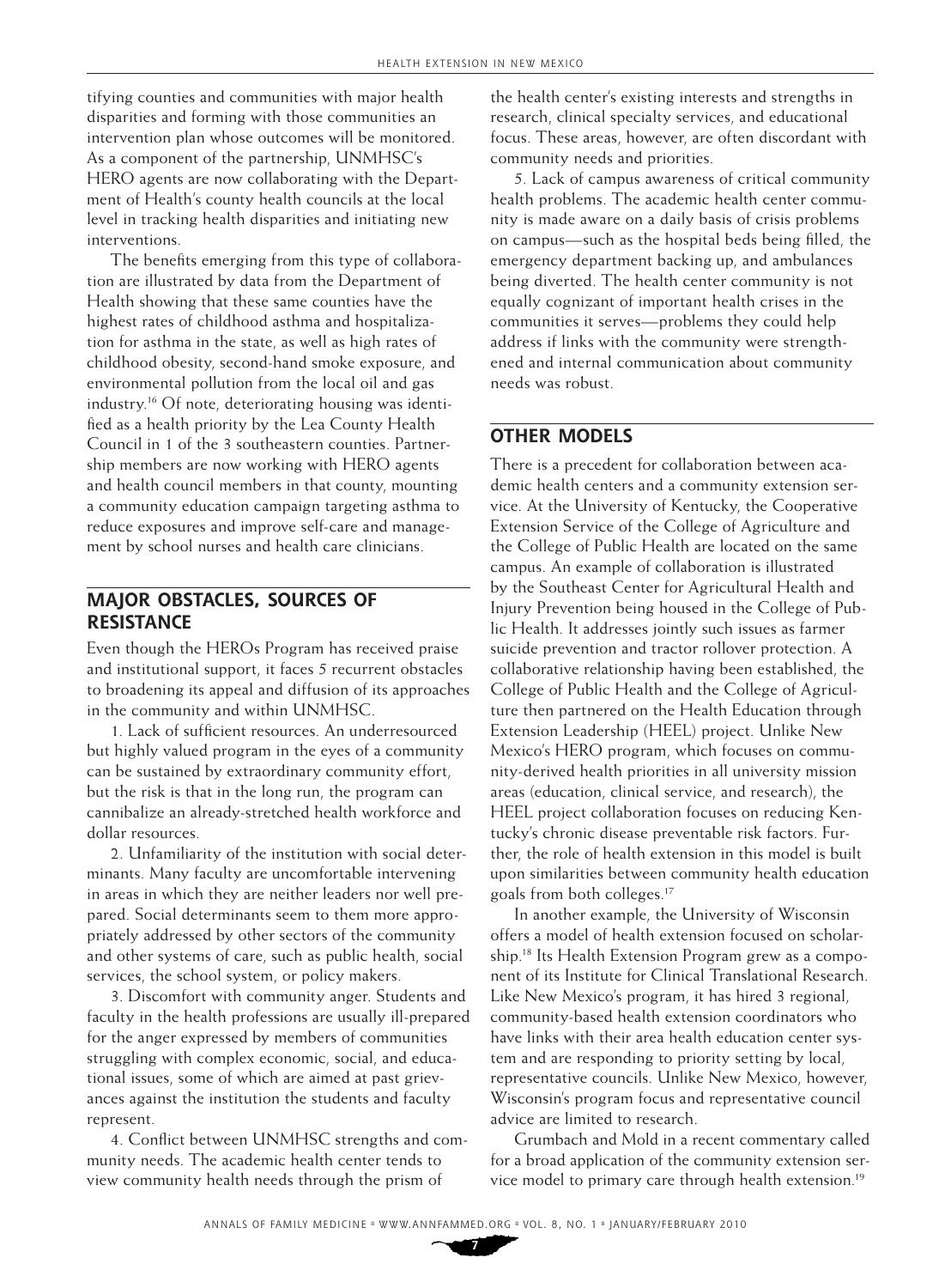It cites the Oklahoma Physicians Resource/Research Network (OKPRN), led by a collaborative effort between the Oklahoma Academy of Family Physicians and the University of Oklahoma Department of Family and Preventive Medicine, which trains and deploys a cadre of practice enhancement assistants who have roles analogous to those of agriculture extension agents. Whereas the New Mexico program focuses broadly on various aspects of community health, the Oklahoma program focuses on primary care practice—with their assistants helping more than 200 clinicians in more than 100 sites improve quality of care. Their program is linked to their practice-based research network.

# **LESSONS LEARNED: IMPLICATIONS OF HEALTH EXTENSION FOR ACADEMIC HEALTH CENTERS**

1. Community resiliency. Communities are resilient, responsive, and able to increase their effectiveness in dealing with local problems if given the opportunity to access the educational, service, and research resources of the academic health center.

2. Trust. Trusting relationships with communities require a long-term commitment and grow from receptive, positive consideration and action by the academic health center in response to community requests, priorities and assets.

3. Broadening academic health center offerings. Academic health centers tend to offer communities single-disease focused and revenue-driven services reinforced by the specialty orientation of departments and divisions. As a result, the socioeconomic root causes of disease are left unaddressed. The HERO model, adapted from the agricultural Community Extension Service, can expand the range of academic health center services to communities.

4. Central role of health extension agents in community health. The HERO program is well-suited to address health in the context of social determinants, largely because its hub is the community itself. HERO agents can provide direct, technical assistance to communities and help communities navigate the complex, resource-rich environment of the academic health center, activating comprehensive interventions to improve community health.

5. Community role in integrating academic health center resources. The HERO program has shown that to address high-priority community health needs, the resources of the academic health center existing in silos can be integrated productively at the community level and linked to resources in other sectors of the community, including education, food distribution, economic development, and policy development.

6. Community role in determining health priorities. Agents interact in and with communities and the UNMHSC in a manner that is culturally, linguistically, and regionally relevant to community groups. In the end, HERO activities are guided by the communities' priorities with the intent to support and grow local capacity that becomes self-sustaining and healthy in the broadest sense of the word.

**To read or post commentaries in response to this article, see it online at http://www.annfammed.org/cgi/content/full/8/1/xxx.**

**Key words:** Health extension; social determinants; academic health center

Submitted July 21, 2009; submitted, revised, October 13, 2009; accepted October 30, 2009.

**Authors' affiliations:** Office for Community Health, Health Sciences Center, University of New Mexico, Albuquerque, New Mexico (Kaufman, Powell, Pacheco, Silverblatt, Anastasoff, Lucero, Corriveau, Vanleit, Alverson, Scott); Department of Family and Community Medicine, School of Medicine, University of New Mexico, Albuquerque, New Mexico (Kaufman, Pacheco, Corriveau); Hidalgo Medical Services, Lordsburg, New Mexico (Alfero); Department of Psychiatry, School of Medicine, University of New Mexico, Albuquerque, New Mexico (Silverblatt); Robert Wood Johnson Foundation Center for Health Policy, University of New Mexico, Albuquerque, New Mexico (Lucero); Indian Pueblo Cultural Center, Albuquerque, New Mexico (Lucero); Occupational Therapy Program, Department of Pediatrics, School of Medicine, University of New Mexico, Albuquerque, New Mexico (Vanleit); Center for Telehealth and Cybermedicine, Health Sciences Center, University of New Mexico, Albuquerque, New Mexico (Alverson); Department of Pediatrics, School of Medicine, University of New Mexico, Albuquerque, New Mexico (Scott)

**Funding support:** This research was supported by the W.K. Kellogg Foundation Community Voices.

**Acknowledgments:** We thank Paul Gutierrez and Roberta Rios for enriching our understanding of Cooperative Extension; Carolina Nkouaga for providing technical assistance to the HERO agents; Elaine Luna, Christina Campos, Jane Batson, Mary Ann O'Neal, Deborah Weiss and Khadijah Bottom for pioneering the new role of Health Extension Agent; Paul Akmajian for creating a statewide HERO communications network; Kate O'Neill, James Gilroy, Benjamin Jacquez, Robert Reid and Steve McCreery for facilitating development of HERO agents' role in local communities; Alfredo Vigil and Karen Armitage of the Department of Health for their involvement in our health disparities reduction efforts; and Paul Roth, UNMHSC Executive Vice President for providing administrative and financial support for the growth of the HERO program.

#### **References**

- 1. Wilkinson RG, Marmot MG. *Social Determinants of Health: The Solid Facts. World Health Organization. Regional Office for Europe, WHO Health Cities Project, WHO International Centre for Health and Society.*  2nd ed. Geneva: World Health Organization; 2003.
- 2. Rasmussen WD. *Taking the University to the People: Seventy-five Years of Cooperative Extension.* West Lafayette, IN: Purdue University Press; 2002.